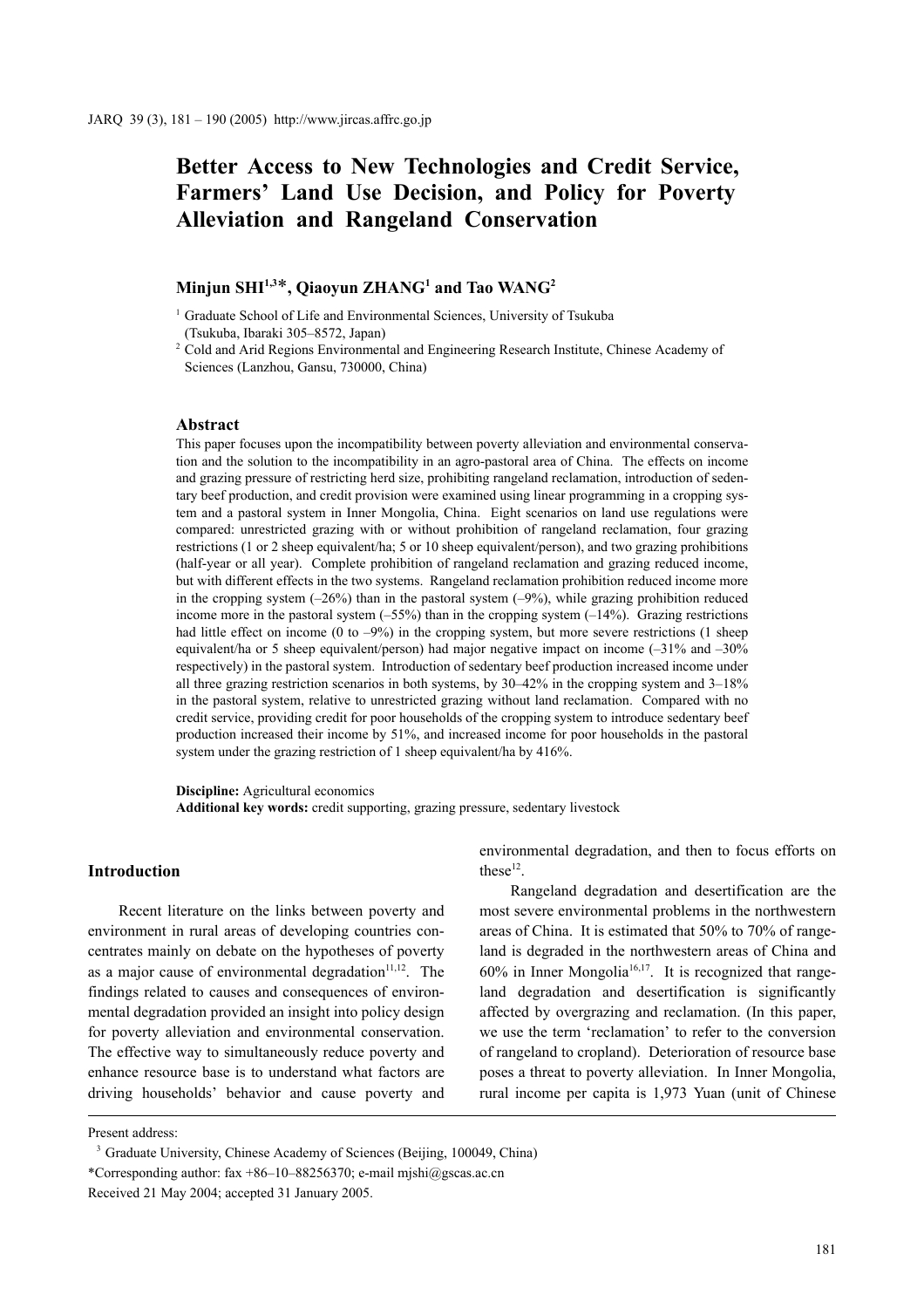currency) about 50% of that in the coast areas of China. Since 2000, a policy to prohibit grazing activity has been introduced in order to promote rangeland conservation and to combat against desertification and dust storm. With the implementation of the policy of grazing prohibition, here rise some questions. What impacts will environmental conservation practices place on poverty alleviation? Is there any alternative policy measure that can contribute to simultaneously reduce poverty and promote rangeland conservation?

This paper contributes to the design of effective policy instruments to simultaneously reduce poverty and promote rangeland conservation based on a case study from Inner Mongolia of China. At first, the tradeoff relation between poverty alleviation and rangeland conservation is verified through analysis of the effects of environmental conservation practices on poverty. Next, the authors simulate farmers' land use decisions and their effects on poverty alleviation and rangeland conservation with changes of socio-economic circumstances, with an emphasis on technical introduction and improvement of credit supporting service. Then, the importance of reconsidering a combination of environmental policy and rural development policy, such as improving access to new technologies and credit service, is discussed based on the empirical results.

## **The study site**

For the purpose of this study, two villages, Yaoledianzi Village and Sharitala Village in Naiman Banner, were chosen as study sites. Naiman Banner, located in the eastern part of Inner Mongolia, is a typical agro-pastoral area with an average annual rainfall of 367 mm, 70% of which falls in summer. As the spring is extremely arid with strong winds in this area, desertification is likely to occur, especially where vegetation cover suffers deterioration due to over-grazing and widespread reclamation of rangeland. In the past decades, the number of livestock animals has increased by 3.8 times, which means that grazing pressure has risen at least 3.8 times even without considering the decrease in the area of rangeland. In the 1960s and early 1970s, annual reclamation was more than 7,000 ha. Widespread reclamation led to rapid decline of rangeland. As a result, about 90% of rangeland is in the process of degradation at varying rates. Consequently, the vegetation cover of rangeland has fallen from 60–70% to 10–30%. The area of land in the process of desertification has reached 66% of the total area.

Land use in Naiman Banner is characterized as a crop-livestock system, and is quite different in cultivated regions and pastoral regions. The adjacent two villages represent two different types of land use in the region. Yaoledianzi village is typical of upland cropping regions, where most residents are Han Chinese, and Sharitala village is typical of pastoral livestock regions, where Mongolians cluster. Hereafter cropping system is used to refer to Yaoledianzi and pastoral system is used for Sharitala in the subsequent discussion.

Table 1 gives the background data of the two villages. In Yaoledianzi village, there is about 122.9 ha cultivated land. Among the cultivated land, approximately 30 ha is rice field and 72.2 ha is irrigable upland. The rest is non-irrigable field. Maize is the main crop, cultivated as a cash crop. Part of the maize is also used to

|                                            | Yaoledianzi | Sharitala |
|--------------------------------------------|-------------|-----------|
| Household                                  | 84          | 37        |
| Population                                 | 343         | 147       |
| Labor                                      | 222         | 96        |
| Total area (ha)                            | 1,283       | 1,235     |
| Cultivated land (ha)                       | 122.9       | 54.0      |
| Rangeland (ha)                             | 530.2       | 859.6     |
| Livestock per household (sheep equivalent) | 10.5        | 41.7      |
| Income per capita (Yuan)                   | 2,050       | 2,264     |
| Sources of income                          |             |           |
| Farm income $(\% )$                        | 86.6        | 87.8      |
| Crop income $(\% )$                        | 76.1        | 31.5      |
| Livestock income $(\% )$                   | 10.5        | 56.3      |
| Off-farm income $(\% )$                    | 13.4        | 12.2      |

| Table 1. Background data on sample villages |  |  |
|---------------------------------------------|--|--|
|                                             |  |  |

Calculations are based on authors' household survey from July to August in 2003.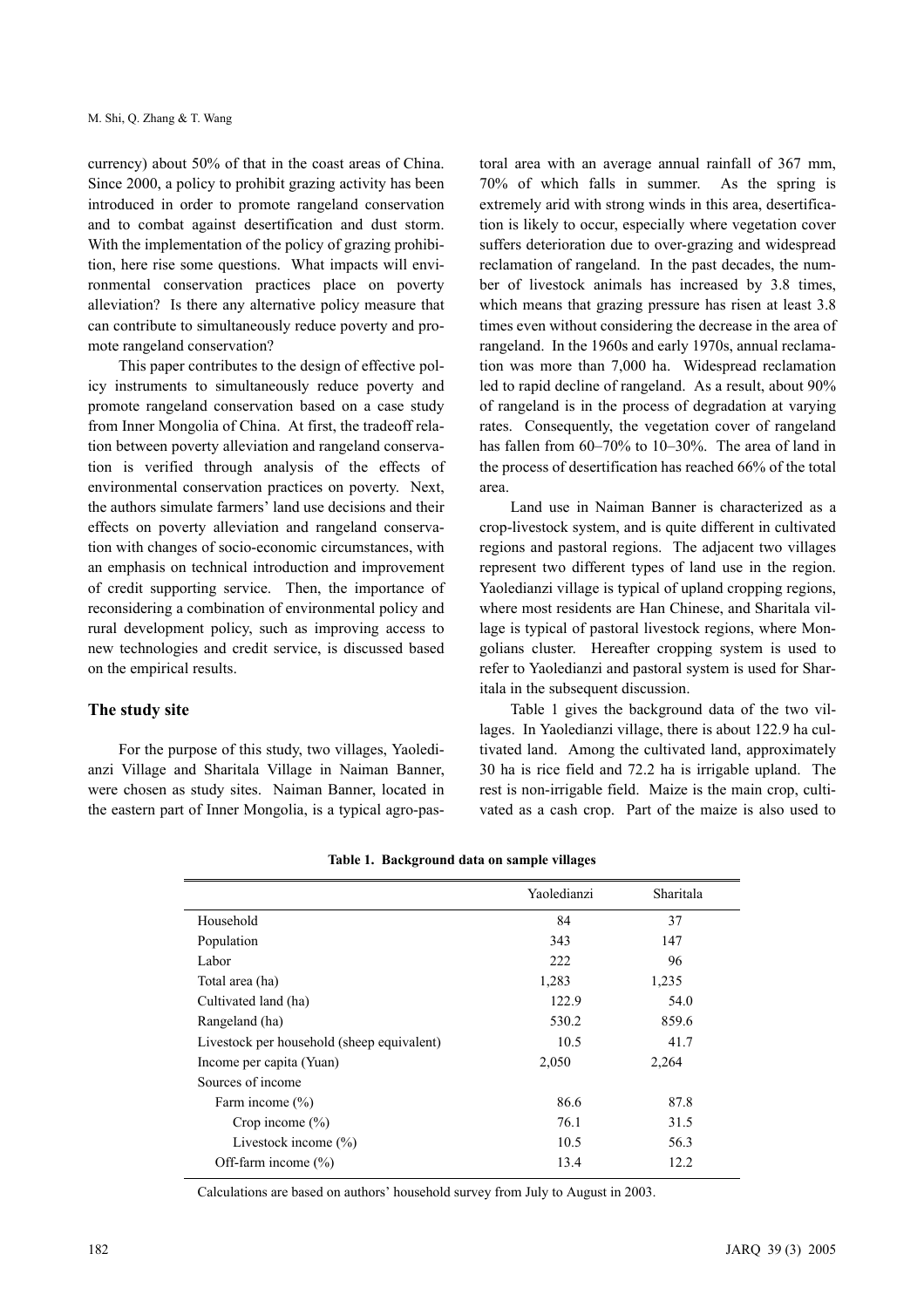| Village     | Household     | Income level    |       | Households    | Average income    | Cultivated land | Grazing animal     |
|-------------|---------------|-----------------|-------|---------------|-------------------|-----------------|--------------------|
|             | group         | (Yuan)          | Count | $\frac{0}{0}$ | per capita (Yuan) | (ha)            | (Sheep equivalent) |
| Yaoledianzi | A             | < 1,000         | 10    | 11.9          | 669               | 1.08            | $-^*$              |
|             | B             | $1,000 - 2,000$ | 40    | 47.6          | 1,515             | 1.23            |                    |
|             | $\mathcal{C}$ | $2,000 - 3,000$ | 20    | 23.8          | 2,414             | 1.56            |                    |
|             | D             | $3,000 - 4,000$ | 8     | 9.5           | 3,547             | 2.12            |                    |
|             | E             | $>=$ 4.000      | 6     | 7.1           | 4,708             | 2.70            |                    |
|             | Total         |                 | 84    | 100           | 2,050             | 1.46            |                    |
| Sharitala   | A             | < 1.000         | 12    | 32.4          | 440               | 1.04            | 21.01              |
|             | B             | $1,000 - 2,000$ | 9     | 24.3          | 1,093             | 1.74            | 32.11              |
|             | $\mathcal{C}$ | $2,000 - 3,000$ | 4     | 10.8          | 2,790             | 1.30            | 68.75              |
|             | D             | $3,000 - 4,000$ | 5     | 13.5          | 3,569             | 1.79            | 50.50              |
|             | E             | $>=$ 4.000      | 7     | 18.9          | 5,665             | 1.68            | 67.71              |
|             | Total         |                 | 37    | 100           | 2,264             | 1.46            | 41.69              |

**Table 2. Differentiation of households in two villages**

Calculations are based on authors' household survey from July to August in 2003.

\* A complete grazing ban is implemented in Yaoledianzi, so data are absent.

feed livestock. Most households grow wheat for their own consumption. Some households grow watermelons on the wheat plots after the grain harvest. More than half of the households have rice fields along a river. In Yaoledianzi there is about 530.2 ha of rangeland which is under management of the village. Sharitala village has about 54 ha cultivated land, of which approximately 61% is irrigable upland. Maize is the main crop and is cultivated as forage. In Sharitala, there is about 859.6 ha of rangeland which is allocated to the individual households. The number of herds per household in Sharitala is 41.7 sheep equivalent, which is four times of that in Yaoledianzi. Although traditionally nomadic pastoralists in Sharitala have been settled and crop cultivation has been performed, pastoralism still plays a major role in management.

Pastoral livestock is the major stream of existing livestock in this area. The number of animals depends mainly upon rangeland productivity. The average yield of usable grass of rangeland is  $1,832$  kg per ha<sup>18</sup>. According to Zhao et al., residue of vegetation cover should be kept to a ratio of 50% after grazing activities for renewal of rangeland productivity<sup>19</sup>. A grazing experiment shows that when grazing pressure for half year exceeds 2 sheep equivalent per ha, vegetation cover will be deteriorated $10$ . One sheep equivalent per ha can be considered as the reasonable grazing pressure in this area. Due to shortage of forage in winter, crop straw is used as supplementary fodder. Compound feed is rarely purchased for supplementary forage.

Farmers generate income mainly from on-farm

**Table 3.Correlation between income and cultivated land / livestock**

|                          | Income-Cultivated<br>land | Income-Grazing<br>animal |
|--------------------------|---------------------------|--------------------------|
| Yaoledianzi<br>Sharitala | $0.677**$<br>0.323        | $0.658**$                |

\*\* Correlation is significant at the 0.01 level (two-tailed).

activities due to limited off-farm opportunities. Income from on-farm activities makes up 87% of total household income. The sources of farm income are different between Yaoledianzi village and Sharitala village. Crop income accounts for 76% of total household income in Yaoledianzi, while livestock income accounts for 56% of total household income in Sharitala (Table 1). There is significant differentiation of household income in both villages. The poorest households (Group A) receive a net income per capita of 669 Yuan in Yaoledianzi and 440 Yuan in Sharitala. In contrast, the richest households (Group E) have an average net income of 4,708 Yuan in Yaoledianzi and 5,665 Yuan in Sharitala (Table 2). Table 2 also indicates that higher income household groups cultivate a larger area of farmland in Yaoledianzi and that higher income groups are grazing more herds in Sharitala. Using household level data, a significant correlation was found between household income and area of farmland in Yaoledianzi and between household income and the livestock holdings in Sharitala (Table 3).

In order to reduce rangeland degradation and desertification, an environmental regulation to restrict grazing activities has been introduced in Inner Mongolia since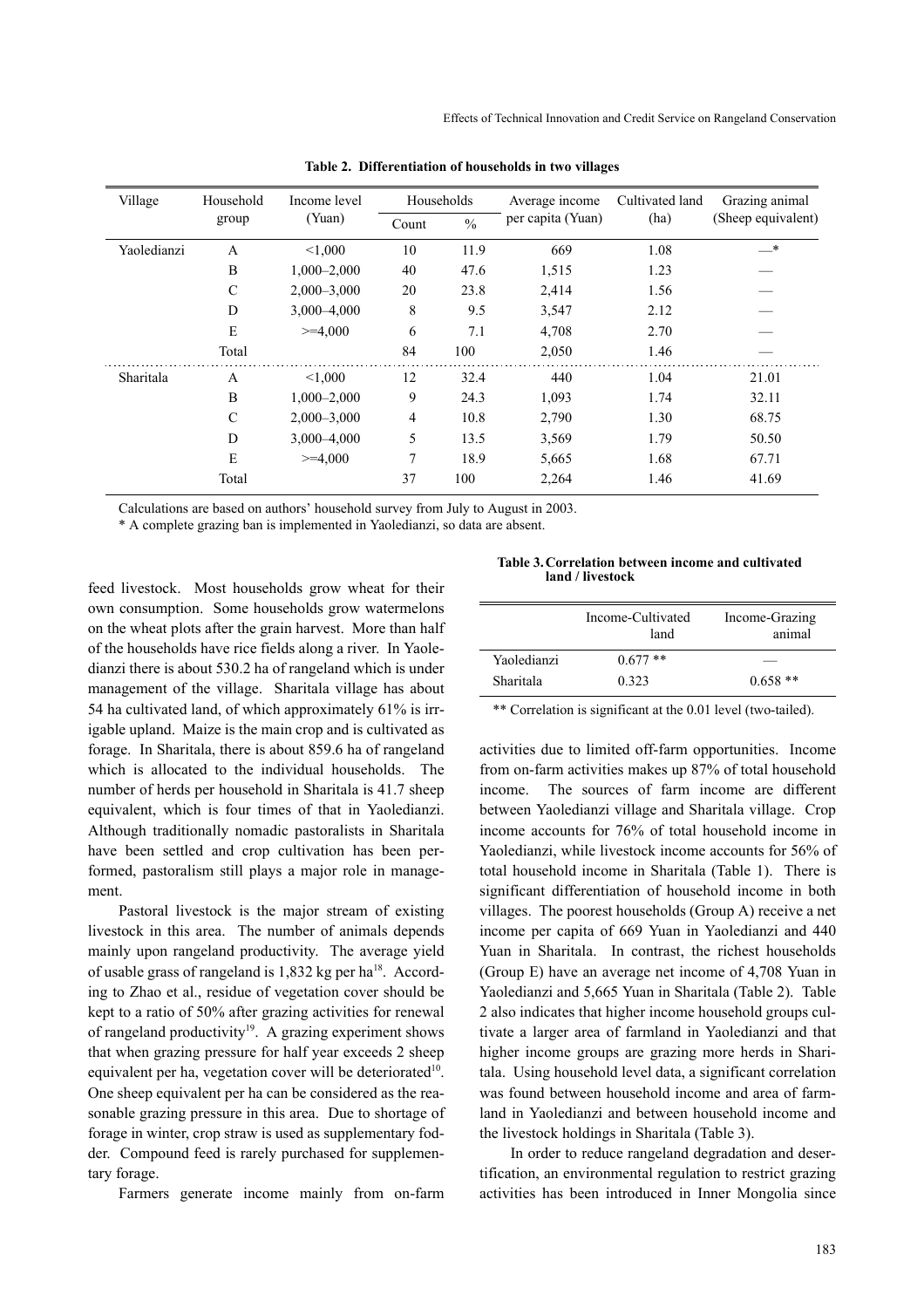2000. In upland farming areas, an all-year grazing ban is implemented. In pastoral areas, instead of prohibiting grazing completely, a policy to prohibit grazing for half year during January to June is implemented. Ahead of implementation of the government policy of prohibiting grazing, regulation to restrict reclamation has been implemented as a community rule to prevent desertification in the villages.

## **Model**

Heerink et al.  $(2001)^4$  provide a conceptual framework for analyzing effects of policy reform on land degradation. Farm household decisions on land use activities and technological choices affect the soil quality and play an important role in aggravating or reducing the land degradation process. Farm household decisions are dependent on relative prices of output, input and production factors, and other socio-economic circumstances that are influenced by macroeconomic and agricultural policies. Agricultural policies affect soil degradation by influencing the socio-economic environment under which farm households operate. To measure such impact, several bioeconomic household models that incorporate a bioeconomic model with a household model have been developed<sup>1,3,6,7,9,14,15</sup>. In this paper a bioeconomic household model that incorporates household behavior and an agro-ecological process has been developed as the base of the analytical framework.

Three modeling approaches of bioeconomic household models have been developed, including the econometric estimation approach, the decision rules approach and the mathematical programming approach<sup>2,5</sup>. The econometric approach is based on statistical analysis of historical and/or cross-sectional data and is usually very demanding in terms of data, which are rarely available in developing countries. The decision rules approach regards household behavior as the outcome of the interplay between its 'disposition to act', its resources and external context. It cannot provide insight but only estimates a statistical relationship between exogenous variables and relevant endogenous variables. The mathematical programming approach allows determination of an optimal allocation of land, labor and capital, given a set of goals and constraints. A major advantage of the mathematical programming approach is that it may combine economic behavior and biophysical process in an integrated framework, while a disadvantage of the mathematical programming model is that it generates a vast amount of results with 'what-if' analysis when some of the parameters of the model are not known with great accuracy<sup>8</sup>. In this paper a linear programming model

(LP) is applied to describe the relationship between changes in policy and socio-economic circumstance and the land degradation process.

#### **1. Model description**

The model is designed to maximize net income, simultaneously incorporating both of the crop and livestock activities, subject to constraints on land, labor and budget resources. The model simulates expected behavior for the year following the base year of the study. The model is run separately at village level and household level. Considering that the basic unit of land management is the village in China, the model is run at village level to verify the impacts of land use regulations and technological introduction. As there is an income gap between poor households and better-off households, the model is run at the household level to treat credit service. Several features of the LP model introduced in the paper are as follows.

## (1) Objective function

The objective function is to maximize net income as follows:

*MaxM*

$$
= \sum_{c=1}^{C} \left\{ P_c \left[ \sum_{g=1}^{G} A_{cg} y_{cg}(x) - b_c - s_c \right] - \sum_{g=1}^{G} \sum_{i=1}^{n} A_{cg} e_{icg} x_{icg} \right\} + \sum_{\nu=1}^{V} \left\{ p_{\nu} (L_{\nu} y_{\nu}(x) - b_{\nu} - s_{\nu}) - \sum_{i=1}^{n} L_{\nu} e_{i\nu} x_{i\nu} \right\} - \sum_{j=1}^{J} p_j f_j + \sum_{o}^{O} w_o z_o - \sum_{k}^{K} w_k h_k
$$
 (1)

subject to

$$
A = \sum_{c}^{C} \sum_{g}^{G} A_{cg} + A_r \tag{2}
$$

$$
Z_h = z_f + z_o \tag{3}
$$

$$
Z_f = z_f + \sum_k^K h_k \tag{4}
$$

$$
\sum_{v=1}^{V} 365 \alpha_v L_v \le A_r y_r + S \tag{5}
$$

$$
365\gamma P \le \sum_{c=1}^{C} \beta_c b_c + \sum_{j=1}^{J} \beta_j f_j \tag{6}
$$

$$
\sum_{c=1}^{C} \sum_{g=1}^{G} \sum_{i=1}^{n} A_{cg} e_{icg} x_{icg} + \sum_{v=1}^{V} \sum_{i=1}^{n} L_{v} e_{iv} x_{iv}
$$
  
+ 
$$
\sum_{j=1}^{J} P_{j} f_{j} + \sum_{k}^{K} w_{k} h_{k} \le M_{0} + N
$$
(7)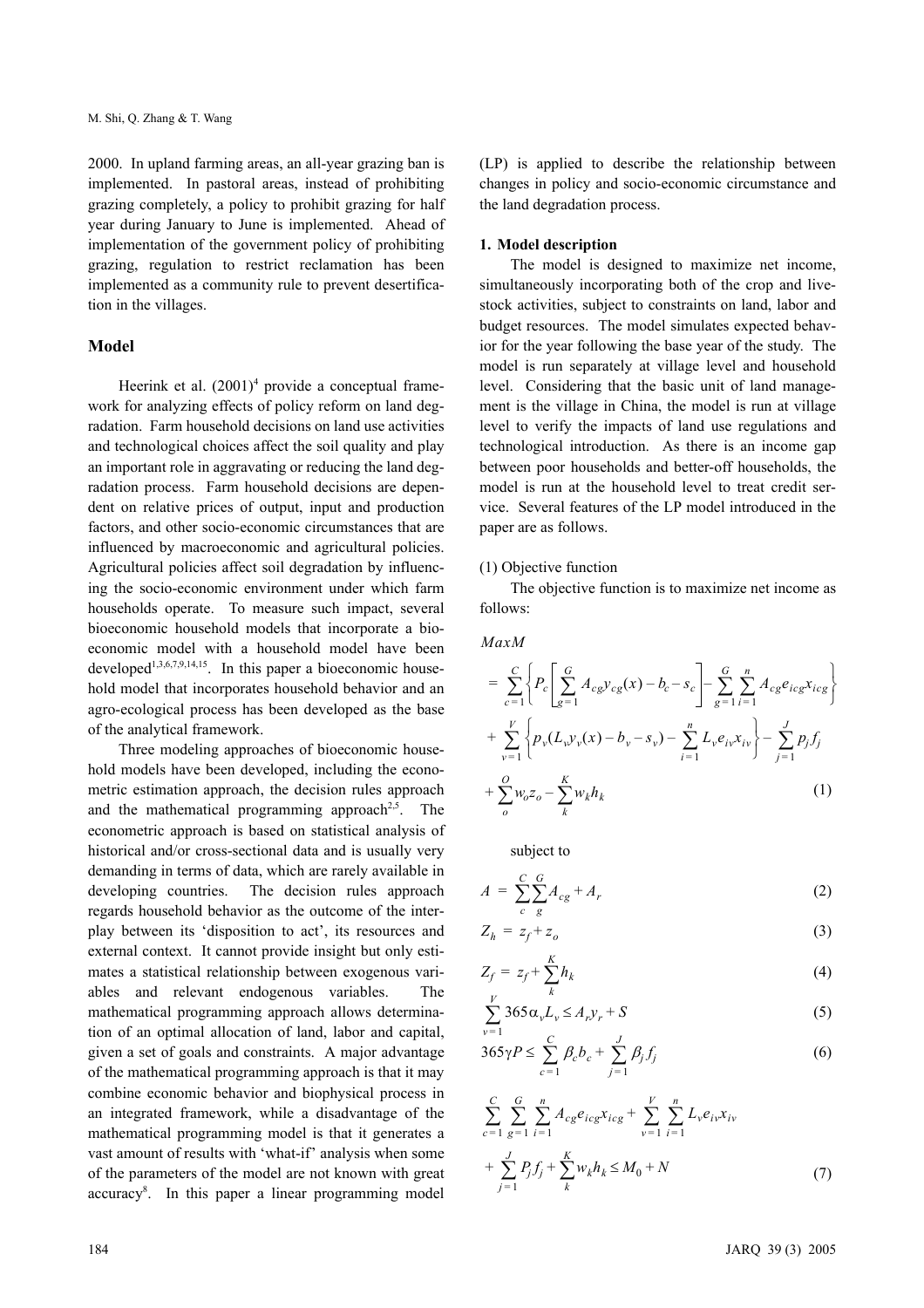$$
\sum_{c=1}^{C} \sum_{g=1}^{G} \sum_{i=1}^{n} A_{cg} e_{icg} x_{icg} + \sum_{v=1}^{V} \sum_{i=1}^{n} L_{v} e_{iv} x_{iv}
$$
  
+ 
$$
\sum_{j=1}^{J} P_{j} f_{j} + \sum_{k}^{K} w_{k} h_{k} + \sum_{v=1}^{V} p_{vo} L_{v}
$$
  

$$
\leq M_{0} + N + R_{0}
$$
 (8)

The definition of variables in the above equations is given in Table 4.

## (2) Production activities

Six categories of activities are included in the model: crop and animal production, sale, self-consumption, self-supply and purchase. Crop production activities are constituted by combinations of three types of cultivated land and six kinds of crops. Cultivated land includes rice fields, irrigable upland and non-irrigable upland. The area of rice fields and irrigable upland is fixed, but the area of non-irrigable upland may be changed by converting rangeland to non-irrigable fields which often occurs in spring. Crops include maize, wheat, watermelon, rice, millet and beans. Yields depend on land type, input level of labor, fertilizer, seeds, pesticides and manure.

Existing livestock production is grazing of sheep, goats, cattle and horses, as well as hog husbandry. Horses are raised as draught animals. Pigs are raised with crop seed and kitchen waste. Sheep, wool, goat, cashmere, cattle, milk and pig are the livestock products. Sedentary beef cattle are introduced as an alternative technology, which is incorporated in the model as an adding production activity. In total, livestock activities include six kinds of animals: sheep, goats, pastoral cattle, sedentary beef cattle, horses and pigs.

Introduction of sedentary livestock technologies has been considered as a possible solution to the tradeoff between poverty alleviation and rangeland conservation, as it is assumed that sedentary livestock may reduce grazing pressure without a decrease in household income<sup>13</sup>. Sedentary livestock in this area includes beef cattle, small-tailed sheep and milk cow. Beef cattle husbandry involves buying calves and fattening them through feeding crop products, straw and grass, without grazing. Small-tailed sheep are one kind of high-breeding sheep. Milk cow refers to a highly-productive hybrid milk cow, not a native breed of cow. As small-tailed sheep do not bring a significant income increase, and milk cows face limited demand in the local market as well as a transportation constraint, beef cattle became the most realistic choice for farmers to prefer.

Some tradeoffs exist in land use choice, labor allocation between on-farm labor and off-farm employment, feed allocation among livestock animals, and other resource allocation. Tradeoffs in land use choice include

|                | Variables Explanation                                                             | Variables        | Explanation                                                        |
|----------------|-----------------------------------------------------------------------------------|------------------|--------------------------------------------------------------------|
| $\overline{M}$ | Net income                                                                        | N                | Amount of available loan                                           |
| $M_0$          | Cash income in the base year                                                      | $R_0$            | Value of livestock in the base year                                |
| C              | Crop                                                                              | $\boldsymbol{p}$ | Price of crop, livestock output or purchased food                  |
| g              | Land type of cultivated land                                                      | $p_{v0}$         | Price of purchased livestock for feeding                           |
| $\overline{A}$ | Land endowment                                                                    | $y_{cg}$         | Yield function for production of crop $c$                          |
| $A_{cg}$       | Area of crop $c$ produced on land type $g$                                        | $y_v^*$          | Yield function for livestock $\nu$ and livestock product           |
| $A_{r}$        | Area of rangeland                                                                 | $y_r$            | Grass yield of rangeland                                           |
| v              | Livestock                                                                         | $x_i$            | A vector of inputs used in production of crop $c$ or livestock $v$ |
| L              | Stock level of livestock $\nu$                                                    | $e_i$            | Per unit input cost for input $x_i$                                |
| $W_k$          | Wage for labor employed off-farm                                                  | b                | Crop or livestock output $y$ used for self-consumption             |
| $W_{\alpha}$   | Wage for hired labor                                                              |                  | Purchased food                                                     |
| $Z_h$          | Total family labor                                                                | $\alpha$         | Daily fodder requirement of livestock $\nu$                        |
| $Z_{\alpha}$   | Family labor used off-farm                                                        | $\beta$          | Nutrition content of food                                          |
| $Z_f$          | Family labor used on-farm                                                         | γ                | Daily subsistent nutrition requirement of human                    |
| $Z_f$          | Total farm labor input                                                            | S                | Supplementary fodder from crop residue                             |
| h              | Hired labor used on-farm                                                          | $\overline{P}$   | Human population                                                   |
| S              | Crop or livestock output y used for self-supply, such as seed, feed, draft animal |                  |                                                                    |

**Table 4. Variable definition**

\* The yield of livestock refers to the proportion of transaction (sales, self-consumption) of livestock; Livestock product refers to milk, wool and cashmere.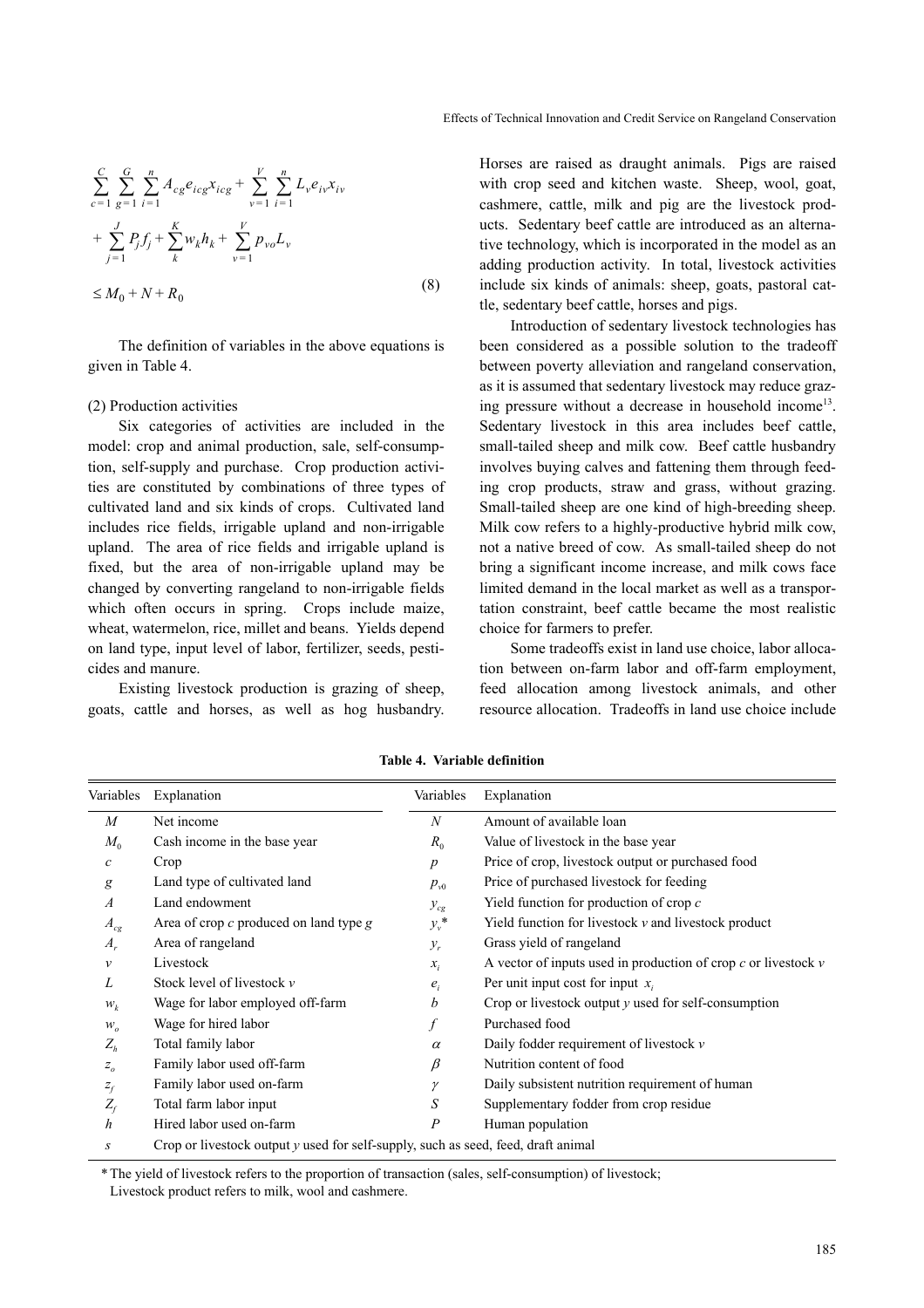allocation between maize and wheat in use of irrigable fields, and allocation among maize, millet and bean in use of non-irrigable fields. Another type of tradeoff exists in use of farm products, such as allocation between sales, self-consumption and self-supply for seed or feed in use of crop products.

## (3) Market imperfection

As a price band of agricultural products exists between farm gate prices and purchasing prices, the model introduces non-tradable use of produced products that are self-consumption and self-supply, with a distinction between sale and purchase of produced products and inputs.

## (4) Model constraints

The main constraints incorporated in the model include: land, labor and budget resources, cropping rotation, feed supply and demand balance, and food supply and demand balance based on subsistent food intake requirements. As there is rare mobility of land management rights between households and a land market is absent, the total area of land is no more than the land endowment, as defined as equation (2). Labor resource constraints are defined as equations (3) and (4). Total family labor is allocated to on-farm activities and offfarm employment. Farm labor input consists of on-farm family labor and hired labor for farm activities. As offfarm employment opportunities for rural residents are limited, a constraint of off-farm opportunities is incorporated in the model. Similarly, hired labor for farm management is limited.

The number of animals is limited by feed supply, especially by the area and productivity of rangeland. The feed supply and demand balance, defined as equation (5), consists of the feed requirements of animals and the feed supply from grass, crop straw and part of crop seed. The food supply and demand balance consists of food consumption requirements and food supply activities, defined as equation (6). Food supply activities include self-consumption of produced products and purchased food. Food consumption requirements are calculated according to subsistence nutrition intake requirements with a linear consumption preference.

A budget constraint is incorporated in the model, defined by equations (7) and (8). Total expenditure, the sum of production inputs purchased and food consumption expenditures, is limited by the sum of cash income and available loan. Equation (8) specifies that total expenditure including investment in expanded reproduction, such as initial investment in livestock, is limited by the sum of livestock stock, cash income and available loan.

## (5) Grazing restriction

Grazing pressure is defined as  $GP = L \times (1 - F) / A_r$ in this paper, where *GP* is grazing pressure, *L* is sheep equivalent of livestock, *F* is the rate of supplementary fodder in fodder requirement, and  $A<sub>r</sub>$  is the area of available grazing land. In the above equation,

$$
F = S / \sum_{v=1}^{V} 365 a_v L_v
$$
, where  $\sum_{v=1}^{V} 365 a_v L_v$ 

is total fodder requirement. Equation (5) determines the number of animals. A grazing prohibition or a half-year prohibition is incorporated in the model by changing the available grass yield of rangeland. Restriction on herd size as alternative regulations is directly dealt with through adding a constraint in the model.

|  |  |  | Table 5. Scenario definitions for environmental regulation and new technology |
|--|--|--|-------------------------------------------------------------------------------|
|  |  |  |                                                                               |

|                  | Environmental regulations                    |                  |
|------------------|----------------------------------------------|------------------|
|                  | Grazing                                      | Land reclamation |
| <b>GR</b>        | Free grazing                                 | Free reclamation |
| G                | Free grazing                                 | Prohibition      |
| G(10)            | Restricted to 10 sheep equivalent per capita | Prohibition      |
| G(5)             | Restricted to 5 sheep equivalent per capita  | Prohibition      |
| G(2)             | Restricted to 2 sheep equivalent per ha      | Prohibition      |
| G(1)             | Restricted to 1 sheep equivalent per ha      | Prohibition      |
| G(1/2 y)         | Grazing half year                            | Prohibition      |
| C                | Complete prohibition                         | Prohibition      |
| New technologies |                                              |                  |
| $\theta$         | Using existing farming technologies          |                  |
|                  | Introducing sedentary beef cattle technology |                  |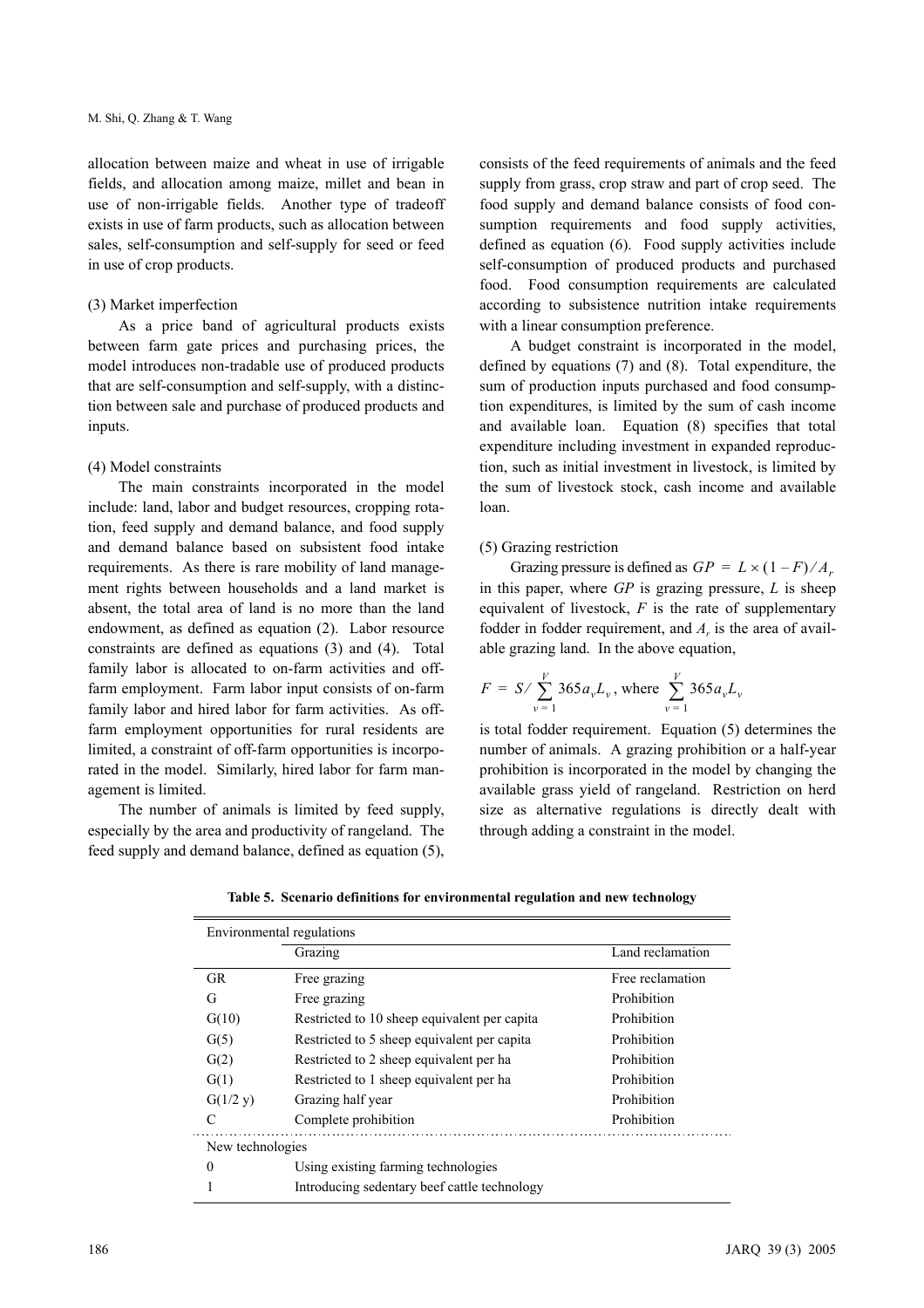## **2. Scenario design**

In order to simulate the effects of regulations on grazing and reclamation, several scenarios are designed. Regulations on grazing in practice include: complete prohibition and half year prohibition of grazing. As a control, the scenario of free grazing is also introduced. As an alternative regulation, a scenario of restricting herd size is designed. Regulations on reclamation include two scenarios: reclamation prohibition in practice and free reclamation as a control. Combinations of regulations for grazing and those for land reclamation consist of scenarios for land use regulations, listed in Table 5. Restrictions on herd size include two types: one is to restrict it by the number of residents, and the other is to restrict it by the area of rangeland.  $G(10)$  and  $G(5)$  are scenarios restricting herd size per person (calculated as number of animals/number of household members), and G(2) and G(1) are scenarios restricting herd size per ha of rangeland. Different restriction levels are simulated to determine a reasonable level of restriction.

Two scenarios are designed for simulation of the effects of the introduction of alternative technologies: existing livestock production and sedentary beef cattle as a new technology.

## **Simulation results**

## **1. Impacts of rangeland conservation regulations**

Simulation results indicate that if farm households can graze livestock and clear rangeland freely, average income per capita may reach 3,021 Yuan in Yaoledianzi and 2,526 Yuan in Sharitala (Table 6). If grazing is not restricted, in comparison with free reclamation (GR), reclamation prohibition (G) may lead to 26% income decrease in Yaoledianzi and 9% in Sharitala. Restriction of reclamation poses a more severe negative effect on

farm household income for the cropping system than for the pastoral system. Compared with free grazing (G), average income per capita will decrease 14% in Yaoledianzi and 55% in Sharitala under the policy to prohibit grazing completely (C). The policy of prohibiting grazing causes a major negative effect on household income, especially for pastoral areas. A half year grazing prohibition  $(G(1/2 y))$  poses a relatively less negative effect on household income (4% for Yaoledianzi and 16% for Sharitala) than complete grazing prohibition. This may be the explanation for the current regulations: complete grazing prohibition in Yaoledianzi and half-year grazing prohibition in Sharitala. Rangeland conservation regulations have posed negative impacts on poverty alleviation.

Although there are less negative effects on household income from prohibiting grazing for half year, the grazing pressure exceeds the recommended level (1 sheep equivalent per ha) in both villages. The simulation results suggest that alternative regulations are needed to promote simultaneously rangeland conservation and poverty alleviation. Restriction of the herd size (G(5) in Sharitala) or grazing pressure  $(G(1))$  in both villages) might be considered as alternative regulation measures, especially in pastoral areas, as they may keep grazing pressure at the recommended level with less negative impact on household income rather than prohibiting grazing completely (C).

#### **2. Effects of new technology: sedentary beef production**

Table 7 shows that introducing sedentary beef cattle will generate 52% increase of income in Yaoledianzi under a complete grazing ban (from C-0 to C-1) and 78% income increase in Sharitala under a half year grazing ban (from  $G(1/2 y)-0$  to  $G(1/2 y)-1$ ). This increase results in income 30% greater than free grazing with land reclamation prohibition in the cropping system case.

| Scenario  |                                | Yaoledianzi (cropping)                         |                     | Sharitala (pastoral)           |                                               |                     |  |
|-----------|--------------------------------|------------------------------------------------|---------------------|--------------------------------|-----------------------------------------------|---------------------|--|
|           | Income per<br>capita<br>(Yuan) | Grazing pressure<br>(Sheep)<br>equivalent /ha) | Reclamation<br>(ha) | Income per<br>capita<br>(Yuan) | Grazing pressure<br>(Sheep)<br>equivalent/ha) | Reclamation<br>(ha) |  |
| <b>GR</b> | 3,021                          | 2.41                                           | 85.1                | 2,526                          | 2.41                                          | 34.9                |  |
| G         | 2,229                          | 2.25                                           | $\Omega$            | 2,305                          | 2.41                                          | $\theta$            |  |
| G(1)      | 2,026                          | 1.00                                           | 0                   | 1,559                          | 1.00                                          | $\theta$            |  |
| G(2)      | 2,144                          | 2.00                                           | 0                   | 2,076                          | 2.00                                          | 0                   |  |
| G(5)      | 2,217                          | 2.25                                           | 0                   | 1,611                          | 1.10                                          | $\theta$            |  |
| G(10)     | 2,229                          | 2.25                                           | 0                   | 2,180                          | 2.20                                          | $\theta$            |  |
| G(1/2 y)  | 2,149                          | 1.58                                           | $\theta$            | 1,931                          | 1.68                                          | $\theta$            |  |
|           | 1,907                          | 0.00                                           | 0                   | 1,042                          | 0.00                                          | 0                   |  |

**Table 6. Impacts of rangeland conservation regulations**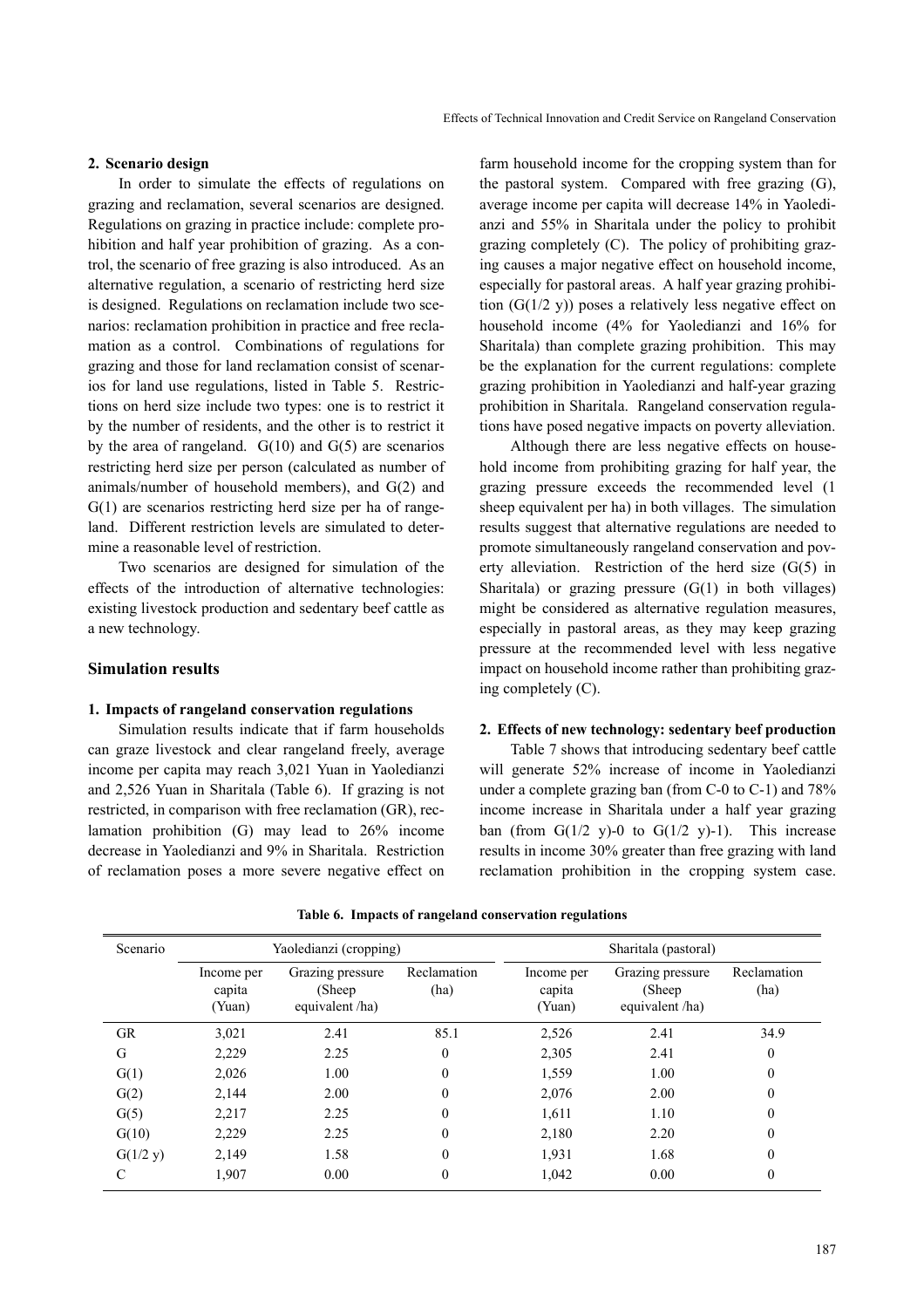| Scenario*     | Yaoledianzi (cropping)      |                                            |                             | Sharitala (pastoral)                       |
|---------------|-----------------------------|--------------------------------------------|-----------------------------|--------------------------------------------|
|               | Income per capita<br>(Yuan) | Grazing pressure<br>(Sheep equivalent /ha) | Income per capita<br>(Yuan) | Grazing pressure<br>(Sheep equivalent /ha) |
| $C-0$         | 1,907                       | 0.00                                       | 1,042                       | 0.00                                       |
| $C-1$         | 2,892                       | 0.00                                       | 1,852                       | 0.00                                       |
| $G(1/2 y)-0$  | 2,149                       | 1.58                                       | 1,931                       | 1.68                                       |
| $G(1/2 y)$ -1 | 3,079                       | 1.58                                       | 2,723                       | 1.68                                       |
| $G(1)-0$      | 2,026                       | 1.00                                       | 1,559                       | 1.00                                       |
| $G(1)-1$      | 3,011                       | 1.00                                       | 2,369                       | 1.00                                       |
| $G(5)-0$      | 2,217                       | 2.25                                       | 1,611                       | 1.10                                       |
| $G(5) - 1$    | 3,160                       | 2.25                                       | 2,421                       | 1.10                                       |

|  |  |  | Table 7. Simulation results on technical introduction |
|--|--|--|-------------------------------------------------------|
|--|--|--|-------------------------------------------------------|

\* The part of the scenario label before the bar refers to land use regulation, number 0 and 1 after the bar refers to technology.

However, the increase does not bring income up to the level of free grazing in the pastoral system (20% less). If the restriction of 1 sheep equivalent per ha was implemented as an alternative policy to keep grazing pressure at a reasonable level, the introduction of sedentary beef cattle may bring a 49% increase in income in Yaoledianzi and 52% in Sharitala. The simulation results are evidence that improving farmers' access to new technologies may not only overcome income decrease with the implementation of rangeland conservation regulation, but also bring income increase relative to unrestricted grazing while reducing rangeland degradation.

To introduce sedentary beef cattle needs initial investment. The initial investment in a calf is about 1,600 Yuan. The above results are obtained from village level simulation. The aggregate capital stock makes it possible to afford the initial investment in beef cattle. However, due to the significant difference in household income between poor households and better-off households, for poor farmers, the scarcity of farm assets constrains their ability to introduce sedentary beef cattle. Taking the poorest households (Group A) as an example, average household savings (cash income minus necessary production and living expenditures, from survey data) is minus 678 Yuan for Yaoledianzi and minus 3,371 Yuan for Sharitala in the base year. That is to say, their income is not enough to maintain their livelihood, much less be able to invest in beef cattle.

## **3. Effect of credit provision**

Improving poor farmers' access to credit might help them to increase their profit opportunities and overcome income decrease due to rangeland use regulations. Improvement of poor farmers' access to credit can also be considered as a solution for overcoming the entry barrier to introducing new technologies. In particular, credit service will be essential for poor farmers to introduce sedentary beef cattle. The model is run for poor households to investigate the effect of credit provision.

Simulation results show that under existing technical conditions and rangeland use regulation in practice, providing credit to poor farmers in Yaoledianzi cannot bring them income increase in comparison with no credit service as poor upland farming households face limited profit opportunities under regulation of prohibiting reclamation. But providing credit to poor livestock households in Sharitala may generate a 317% income increase in comparison with no credit service even when a half year grazing ban is introduced under the existing technical conditions (Table 8). That is because farmers will expand livestock that is constrained by their budget with the provision of credit. While restriction on herd size by keeping grazing pressure at 1 sheep equivalent per ha was introduced under existing technical conditions, providing credit service to poor farmers does not generate income increase in Yaoledianzi as poor cropping farmers still face limited profit opportunities under regulation of prohibiting reclamation, but it may bring 183% of income increase to poor farmers in Sharitala. Finally, while sedentary beef cattle are introduced under the regulation to keep grazing pressure at the level of 1 sheep equivalent per ha, providing credit service to poor farmers may generate 51% of income increase in Yaoledianzi and 416% in Sharitala. As poor farmers in both villages may increase their profit opportunities with introduction of sedentary beef cattle, improving access to credit with introduction of sedentary beef cattle may help poor farmers to increase their income sufficiently even when rangeland use regulation to keep grazing pressure at the reasonable level is implemented.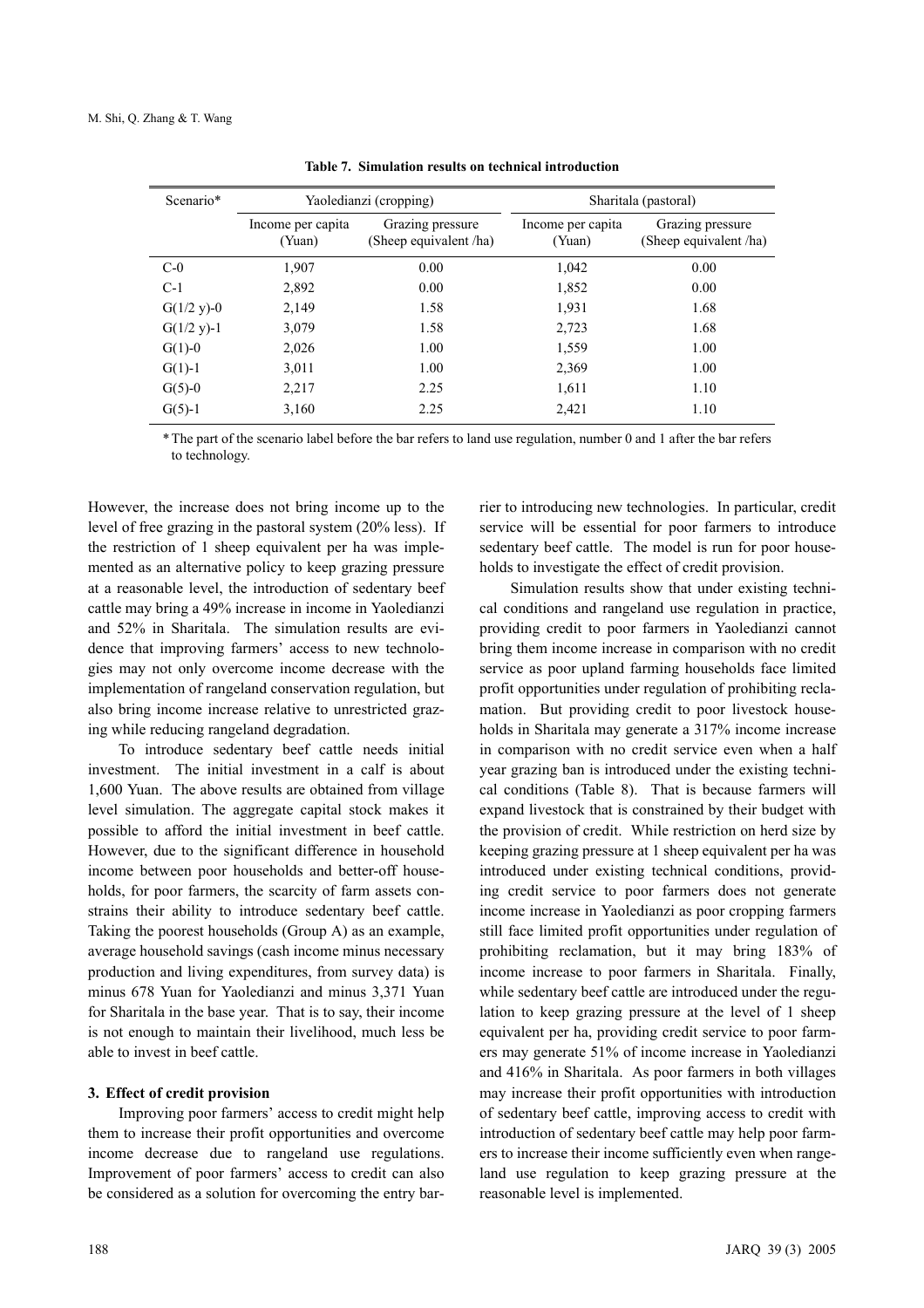| Village     | Scenario                    | Credit available                           |                             | No credit                                  |      |  |
|-------------|-----------------------------|--------------------------------------------|-----------------------------|--------------------------------------------|------|--|
|             | Income per capita<br>(Yuan) | Grazing pressure<br>(Sheep equivalent /ha) | Income per capita<br>(Yuan) | Grazing pressure<br>(Sheep equivalent /ha) |      |  |
| Yaoledianzi | $C-0$                       | 873                                        | 0.00                        | 873                                        | 0.00 |  |
|             | $G(1)-0$                    | 981                                        | 1.00                        | 981                                        | 1.00 |  |
|             | $G(1) - 1$                  | 1,714                                      | 1.00                        | 1,137                                      | 0.19 |  |
| Sharitala   | $G(1/2 y)-0$                | 1,043                                      | 1.64                        | 250                                        | 0.22 |  |
|             | $G(1)-0$                    | 707                                        | 1.00                        | 250                                        | 0.22 |  |
|             | $G(1)-1$                    | 1,291                                      | 1.00                        | 250                                        | 0.22 |  |

**Table 8. Simulation results on credit service to poor households**

#### **Conclusions and implications**

The above discussion examined the incompatibility between poverty alleviation and environmental conservation in agro-pastoral areas of China. The results indicated that rangeland conservation practices have posed negative impacts on the livelihoods of poor households. There is a need for alternative policies to promote simultaneously rangeland conservation and poverty alleviation. Restriction of herd size or grazing pressure might be considered as alternative policy measures in pastoral areas. Introducing sedentary beef livestock technologies could generate a sufficient compensatory increase in household income under rangeland conservation regulation to keeping grazing pressure at a reasonable level, especially in the cropping system. Improving farmers' access to new technologies may not only alleviate income decrease with the implementation of rangeland conservation regulation, but also bring income increase with reducing grazing pressure to rangeland. However, if credit supporting is not available for poor farmers, they cannot introduce sedentary livestock and generate a sufficient increase in income. In order to introduce sedentary beef livestock, improving access to credit supporting service is essential for poor farmers. If sedentary beef cattle technologies are introduced, providing credit to poor livestock farmers may generate several-fold increase in income under rangeland conservation regulation to keep grazing pressure at a reasonable level.

One of the policy implications of this paper is that rural development practices to improve access to new technologies and credit service may contribute simultaneously to poverty alleviation and environmental conservation. It is important to combine implementation of environmental conservation regulation and rural development policy in environmentally degraded areas of developing countries.

## **Acknowledgements**

This paper reports part of outcomes of the research project "Land Use Planning Method for Combating Desertification and Sand Storm" sponsored by Grant for Environmental Researches of Nihon-seimei Foundation. The research project was carried out since 2003 to 2004. The field works were conducted in the semi-arid areas of Inner Mongolia, China in cooperation with the Cold and Arid Regions Environmental and Engineering Research Institute, CAS and the China Key Research Project "Desertification and its Prevention in North China" (GT2000048700). The authors thank Dr. Tonghui Zhang and Dr. Masakazu Nagaki for their kind help. The authors also appreciate valuable comments from anonymous reviewers.

## **References**

- 1. Barbier, B. (1998) Induced innovation and land degradation: Results from a bioeconomic model of a village in West Africa. *Agric. Econ.,* **19**, 15–25.
- 2. Bontkes, T. S. (2001) Agricultural prices and land degradation in Koutiala, Mali: a regional simulation model based on farmers' decision rules. *In* Economic policy and sustainable land use, eds. Heerink, N., Keulen, H. & Kuiper, M., Springer-Verlag, New York, 151–168.
- 3. Fleming, E. & Milne, M. (2003) Bioeconomic modeling of the production and export of cocoa for price policy analysis in Papua New Guinea. *Agric. Syst.,* **76**, 483–505.
- 4. Heerink, N., Kuyvenhoven, A. & van Wijk, M. S. (2001) Economic policy reforms and sustainable land use in developing countries: issues and approaches. *In* Economic policy and sustainable land use, eds. Heerink, N., Keulen, H. & Kuiper, M., Springer-Verlag, New York, 376.
- 5. Kruseman, G. (2001) Assessing the effects of policy measures on household welfare and agro-ecological sustainability: an overview of farm household modelling approaches. *In* Economic policy and sustainable land